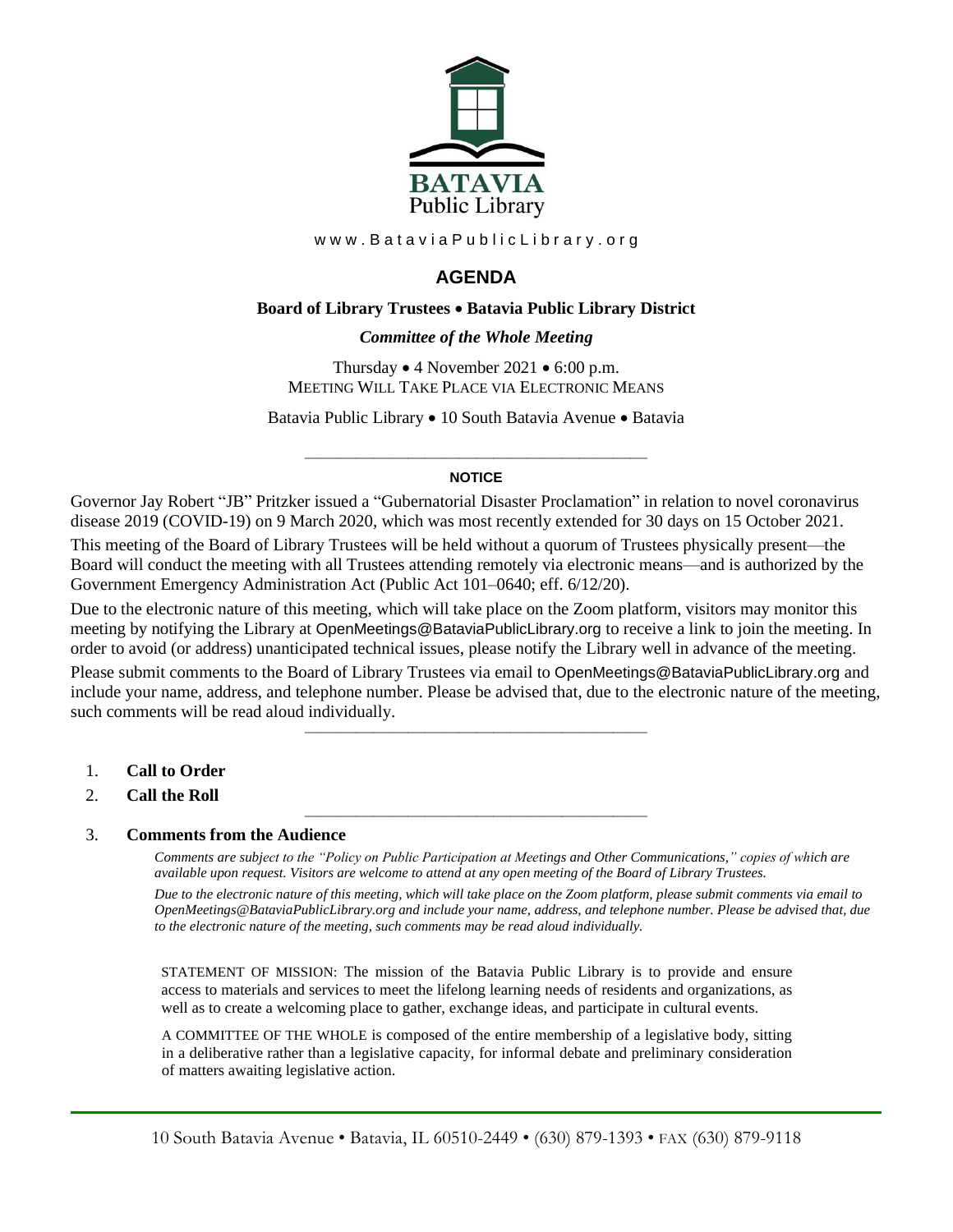- 4. **Approve the Agenda** {ROLL CALL VOTE}
- 5. **Approve the Minutes:** Committee of the Whole Meeting, Thursday, 9 September 2021 {ROLL CALL VOTE}

————————————————————

- 6. **An Ordinance Levying the Annual Taxes for Library Purposes in the Batavia Public Library District, in the Counties of Kane and DuPage, Illinois, for the Fiscal Year 2021–2022** (Tax Year 2021) (ORDINANCE 2021–008) (Standing Committee on Finance) (ACTION ITEM) {ROLL CALL VOTE}
- 7. **Illinois Libraries Present: An Intergovernmental Agreement for Joint Purchasing of Library Programs, Events, and Services** (Standing Committee on Policy) (DISCUSSION and/or ACTION ITEM) {ROLL CALL VOTE}
- 8. **Illinois Public Library Per Capita Grant**
	- a. **Standards for Illinois Public Libraries: Review of Standards** (Progress Report 2) (Standing Committee on Policy) (DISCUSSION and/or ACTION ITEM) {ROLL CALL VOTE}
	- b. **A Resolution Approving and Authorizing the Library Director to Execute an Application for a 2021–2022 Illinois Public Library Per Capita Grant** (Illinois State Library) (RESOLUTION 2021–012) (Standing Committee on Finance) (ACTION ITEM) {ROLL CALL VOTE}
- 9. **Biannual Review of Closed Sessions,** as required by 5 ILCS 120/2.06(d) (Board Secretary) (DISCUSSION and/or ACTION ITEM) {ROLL CALL VOTE}
- 10. **Succession Issues** (Progress Report 1): Identify Key Positions (Standing Committee on Policy) (DISCUSSION and/or ACTION ITEM)
- 11. **Comments from the Committee of the Whole**
	- Board Schedule: No Meetings in December 2021
	- Board Meetings: Access to Packets; Board Meeting Software Solutions; &c.
	- Board Education: Reading Financial Reports
	- Emergency Purchase pursuant to the Policy on Purchasing and Authority to Spend
- 12. **A closed session** for "Deliberations concerning salary schedules for one or more classes of employees," as authorized by 5 ILCS  $120/2(c)(2)$  {ROLL CALL VOTE TO ENTER CLOSED SESSION}

————————————————————

NOTE ON PROCEDURE: In order to enter Closed Session (after the motion is passed), the Host will move all non-participants to the Waiting Room. When the Board leaves Closed Session, the host will allow people in the Waiting Room back to the meeting. ————————————————————

13. **Library Plan for Implementation of Amended Minimum Wage Law, Year 4** (Standing Committee on Policy) (DISCUSSION and/or ACTION ITEM) {ROLL CALL VOTE}

# 14. **Future Agenda Items** (REPORT)

In the absence of separate committee meetings, this report is provided for purposes of information and planning.

————————————————————

a. **Facilities Issues** (Trustee Deitchman, *Chair*)

*The focuses of Facilities Issues are building & grounds, technology, and related policies and services. Such issues generally (but not exclusively) have an internal approach; that is, work is directed to the physical library and its campus.*

- Annual Schedule of Capital Projects (January 2022)
- Independent Technology Audit
- Technology Plan
- Walk the Property
- Wi-Fi System
- Proper Storage for Paintings and Other Works of Art when Not on Public Display
- Streetscape Project (City of Batavia): Water Street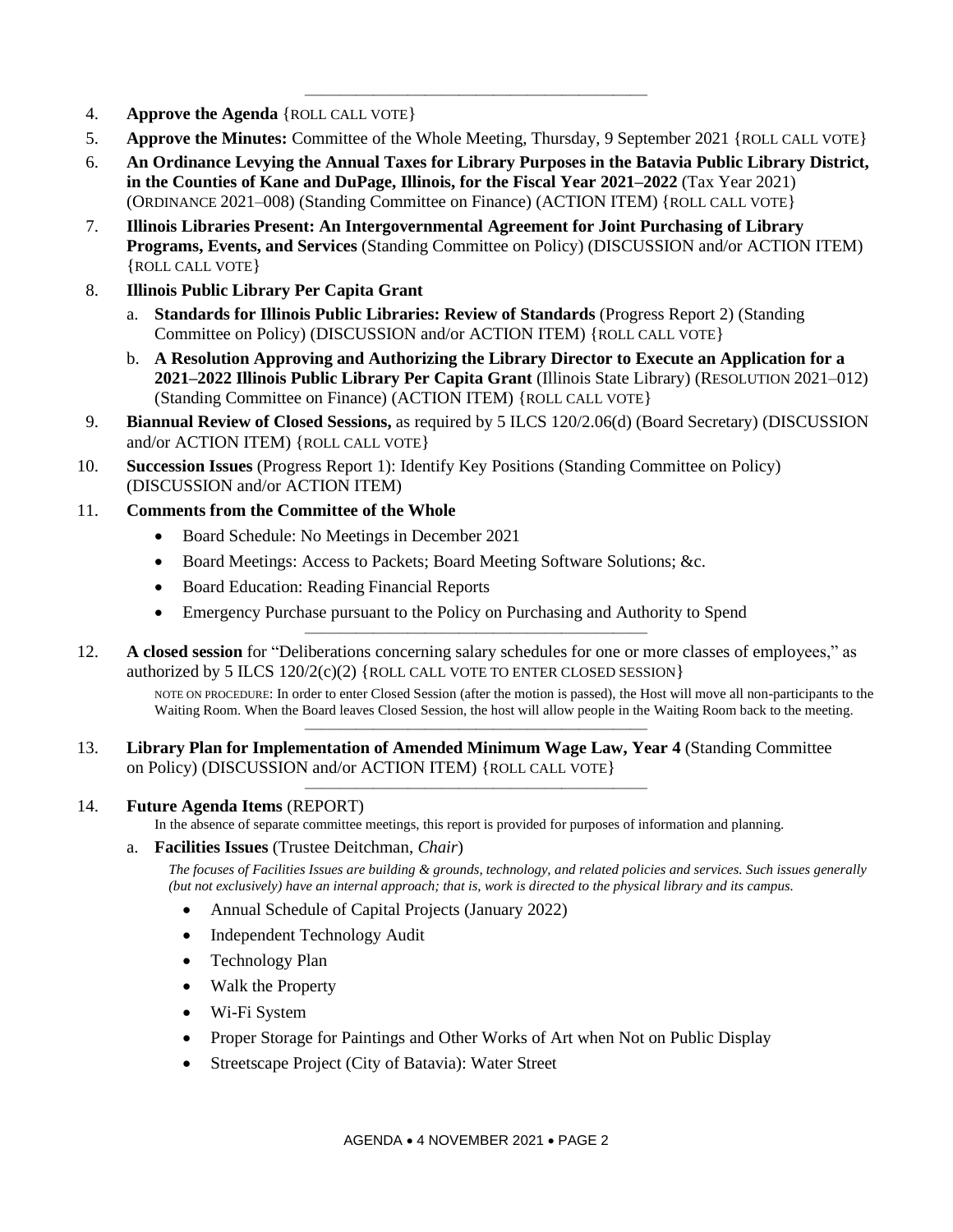## b. **Finance Issues** (Trustee Culotta, *Chair*)

*The focuses of Finance Issues are budget & finance and related policies and services.*

- Note: A schedule of future agenda items is included in the Committee packet for purposes of information and planning.
- Policy on Fines and Fees (January 2022)
- c. **Outreach Issues** (Trustee Larson, *Chair*)

*The focuses of Outreach Issues are marketing & public relations, community engagement, art, and related policies and services, and Recognition as a Library Leader. Such issues generally (but not exclusively) have an external approach; that is, direct service to users and the community.*

- Board Education: OpenGov (January 2022)
- Technology Advisory Group (TAG)
- Policy on Exhibit Spaces, Bulletin Boards, and Literature Racks
- Telephone for Public Use
- Recognition as a Library Leader (April 2023)

## d. **Policy Issues** (Trustee Russo, *Chair*)

*The focuses of Policy Issues are human resources, related policies and services, strategic planning, and general policies.*

- Minimum Wage Law: Transition Plan for Year 4 (January / February 2022)
- Succession Issues (Progress Report 2) (February 2022)
- Standards for Illinois Public Libraries: Accessibility of Policy Statements
- **Visibility**
- Retrospective Review [of the Temporary Closure in Relation to COVID-19 Crisis]
- Bylaws of the Board of Library Trustees
- Policy on Leave of Absence without Pay
- Organizational Identity: Statement of Purpose (Trust & Track Institute) (April 2021)
- Organizational Identity: Statement of Vision
- Cannabis Regulation and Tax Act [410 ILCS 705 et seq.]
- Policy on Reimbursement of Employee Expenses (pursuant to 820 ILCS 115 / 9.5)
- Policy on a Safe and Healthful Workplace
- Self-Appraisal for Board of Library Trustees (April 2022)
- Personnel Complement Detail and Authorized Personnel Strength (June 2022)

————————————————————

#### 15. *Next Meetings or Events*

- *a. Daylight Saving Time Ends (Standard Time Resumes) at 2:00 a.m. (1st Sunday in November), Sunday, 7 November 2021*
- *b. International Games Week, Sunday–Saturday, 7–13 November 2021 — launched in 2008 to focus on the social and recreational side of gaming*
- *c. Fall Children's Book Week (since 2019), Monday–Sunday, 8–14 November 2021 — "A great nation is a reading nation."—Melcher — 2021 Theme: Reading Is a Superpower [Note: In a story fraught with irony, the original Children's Book Week was moved from November to May in 2008.]*
- *d. Veterans Day, Thursday, 11 November 2021, Library Open [F]*
- *e. Board of Library Trustees (Regular Meeting), Tuesday, 16 November 2021, 6:00 p.m., Meeting Will Take Place via Electronic Means*
- *f. Thanksgiving Eve, Wednesday, 24 November 2021, Library Closed at 5:00 p.m.*
- *g. Thanksgiving (4th Thursday in November), Thursday, 25 November 2021, Library Closed [F]*